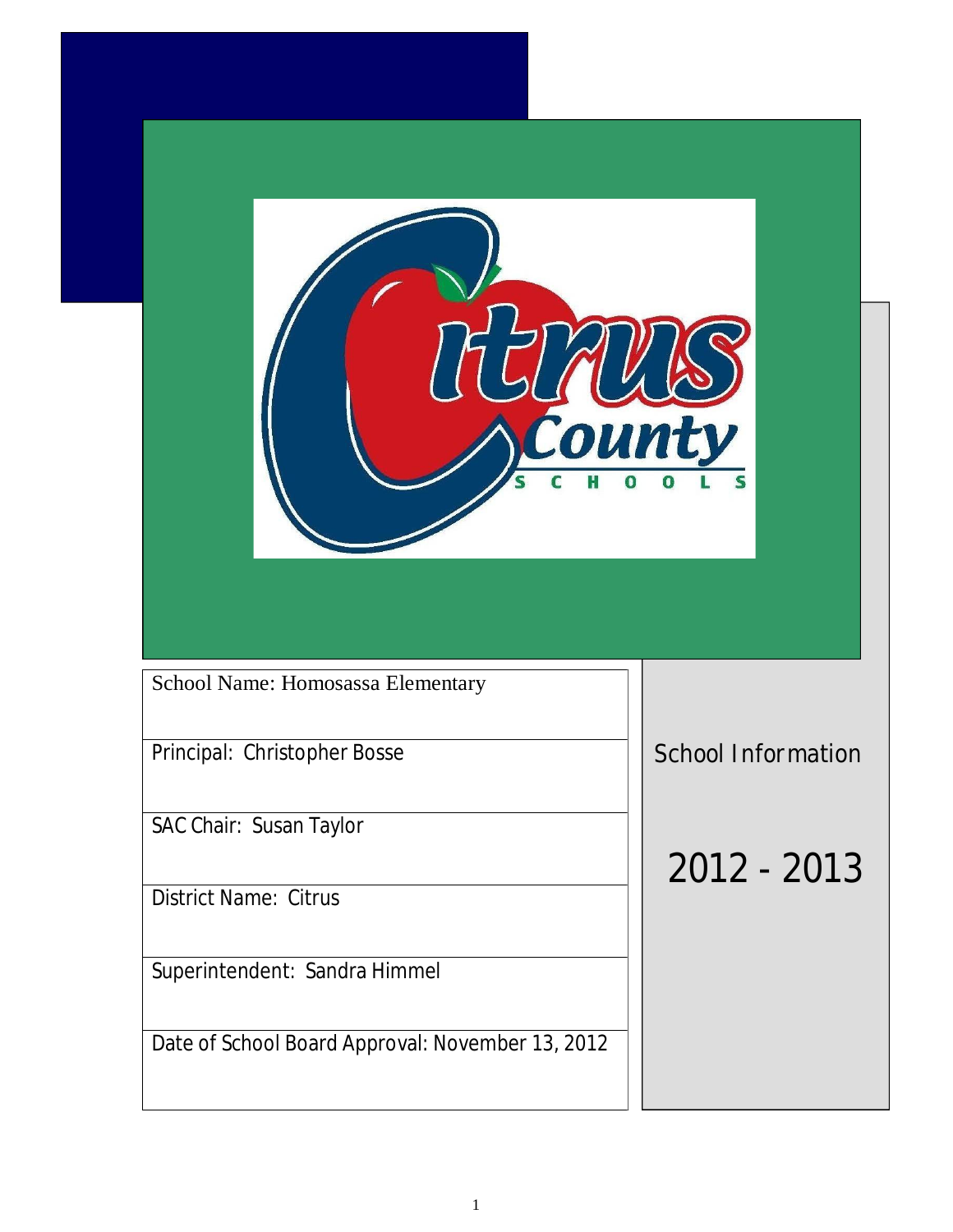## **Student Achievement Data:**

The following links will open in a separate browser window.

School Grades Trend Data (Use this data to complete Sections 1-4 of the reading and mathematics goals and Sections 1 and 2 of the writing and science goals.)

Florida Comprehensive Assessment Test (FCAT)/Statewide Assessment Trend Data (Use this data to inform the problem-solving process when writing goals.)

High School Feedback Report

K-12 Comprehensive Research Based Reading Plan

### **Administrators**

List your school's administrators and briefly describe their certification(s), number of years at the current school, number of years as an administrator, and their prior performance record with increasing student achievement at each school. Include history of school grades, FCAT/Statewide Assessment performance (Percentage data for Achievement Levels, Learning Gains, Lowest 25%), and Ambitious but Achievable Annual Measurable Objective (AMO) progress.

| Position               | Name                        | $Degree(s)$ /<br>Certification(s)                                                                           | Number<br>of Years at<br>Current<br>School | Number of<br>Years as an<br>Administrator | Prior Performance Record (include prior<br>School Grades, FCAT/Statewide Assessment<br>Achievement Levels, Learning Gains, Lowest<br>25%), and AMO progress along with the<br>associated school year)                                                                                                                 |
|------------------------|-----------------------------|-------------------------------------------------------------------------------------------------------------|--------------------------------------------|-------------------------------------------|-----------------------------------------------------------------------------------------------------------------------------------------------------------------------------------------------------------------------------------------------------------------------------------------------------------------------|
| Principal              | Christopher<br><b>Bosse</b> | School Principal, All<br>Levels; Elementary<br>Ed (1-6); Primary<br>(K-3); Educational<br>Leadership (K-12) | $\mathcal{D}$                              | 4                                         | School Grade A for year 2008/2009 (AYP no<br>for ED students) and Grade A for year<br>2009/2010 (AYP yes) at Central Ridge<br>Elementary. School Grade A for years<br>2010/2011 (AYP No for SWD students) and<br>Grade A for year 2011/2012 (AYP N/A) at<br>Homosassa Elementary.                                     |
| Assistant<br>Principal | Jill Young                  | Elementary<br>Education (1-6):<br>Educational<br>Leadership (K-12);<br>School Principal, All<br>Levels      | 5                                          | 5                                         | School Grade A for years 2007/2008 (AYP no<br>for SWD students) and 2008/2009 (AYP no<br>for White and SWD students), School Grade B<br>for year 2009/2010 (AYP no for ED and SWD<br>students), School Grade A for years<br>2010/2011 (AYP no for SWD students and<br>2011/2012 (AYP N/A) at Homosassa<br>Elementary. |

### **Highly Effective/Effective Teachers**

Describe the school-based strategies that will be used to recruit and retain high quality, highly effective and effective teachers to the school.

| Description of Strategy              | Person Responsible                | Projected Completion Date |
|--------------------------------------|-----------------------------------|---------------------------|
| Accept Interns                       | Christopher Bosse, Principal      | May 2013                  |
| Mentoring of New Teachers            | Jill Young, Assistant Principal   | May 2013                  |
| Collaborating with Grade Level Teams | Jean Jaworski, Reading Specialist | May 2013                  |
|                                      |                                   |                           |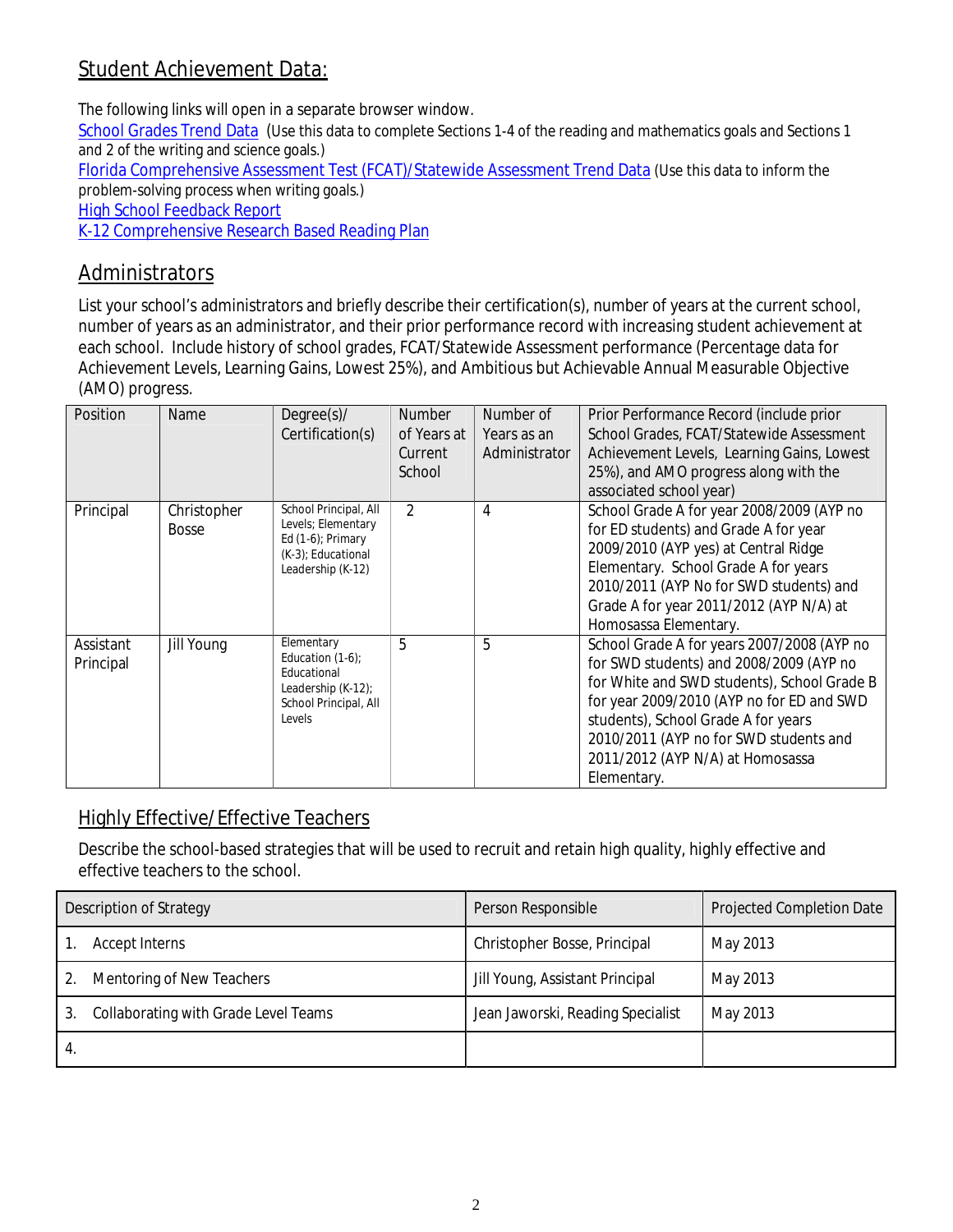## **Not-Highly Effective/Not Effective Instructors**

Provide the number of instructional staff that are teaching out-of-field and/or who are NOT highly effective/not effective (this would include *needs improvement, unsatisfactory* teachers overall rating). \*When using percentages, include the number of teachers the percentage represents (e.g., 70% [35]).

| Number of staff that are teaching out-<br>of-field/ and who are not highly<br>effective. | Provide the strategies that are being implemented to<br>support the staff in becoming highly effective                             |  |
|------------------------------------------------------------------------------------------|------------------------------------------------------------------------------------------------------------------------------------|--|
|                                                                                          | Administrative Classroom Walk Throughs, Collaboration,<br>Faculty Sharing Sessions, Ongoing Professional<br>Development, Mentoring |  |

## **Staff Demographics**

Please complete the following demographic information about the instructional staff in the school.

\*When using percentages, include the number of teachers the percentage represents (e.g., 70% (35)).

| Total<br>Number of<br>Instructional<br>Staff | % of First-<br>Year<br>Teachers | $%$ of<br><b>Teachers</b><br>with 1-5<br>Years of<br>Experience | % of<br><b>Feachers</b><br>with 6-14<br>Years of<br>Experience | $%$ of<br>Teachers<br>with $15+$<br>Years of<br>Experience | % of<br>Teachers<br>with<br>Advanced<br>Degrees | % Highly<br><b>Effective</b><br>Teachers | % Reading<br>Endorsed<br><b>Teachers</b> | %<br>ESOL<br>Endorsed<br><b>Teachers</b> |
|----------------------------------------------|---------------------------------|-----------------------------------------------------------------|----------------------------------------------------------------|------------------------------------------------------------|-------------------------------------------------|------------------------------------------|------------------------------------------|------------------------------------------|
| 30                                           | $3\%$ (1)                       | $20\%$ (6)                                                      | 33% (10)                                                       | 43% (13)                                                   | $30\%$ (9)                                      |                                          | $13\%$ (4)                               | 33% (10)                                 |

## **Multi-Tiered System of Supports (MTSS) /Response to Instruction/Intervention (RtI)**

**School-Based MTSS/RtI Team** Identify the school-based MTSS Leadership Team. Principal, Chris Bosse; Assistant Principal, Jill Young; ESE Specialist, Sheree Preston; Guidance Counselor, Debi Harmon; School Psychologist, Brett Holland; Reading

Specialist, Jean Jaworski; classroom teacher and parent of child of interest.

Describe how the school-based MTSS Leadership Team functions (e.g., meeting processes and roles/functions). How does it work with other school teams to organize/coordinate MTSS efforts? The purpose of this team is to develop and maintain a system of academic and behavioral interventions designed to help students succeed. The team meets quarterly to engage in the following activities: 1. If a student is not successful in the classroom, the teacher will meet with administration to review assessment data, identify specific concerns, and develop a plan for additional strategies and interventions. 2. If a child is not successful with behavior, the teacher will meet with administration to review classroom management , and develop and implement an individualized behavior plan. 3. If the student continues to struggle, and progress monitoring does not indicate improvement, the teacher will meet with administration to develop an academic and/or behavior monitoring plan. At this time, the child will be placed in Tier 2 with a specific program for intervention 30 min/day at least 4 times per week. 4. If the student continues to struggle and progress monitoring does not indicate success, the teacher will request a meeting with the Program Solving Team. 4. A diagnostic assessment will be administered prior to the Problem Solving Team meeting. The team will determine if the child will be placed in a Tier 3 intervention. If moved to Tier 3, the student will receive interventions for 60 minutes daily. 5. If a student has been at Tier 3 for a length of time, the team may decide to either recommend further interventions or recommend consideration for further testing.

Describe the role of the school-based MTSS Leadership Team in the development and implementation of the school improvement plan. Describe how the RtI Problem-solving process is used in developing and implementing the SIP? The RTI Leadership Team met with the SIP review team to assist in the development of the SIP. The teams reviewed current school-wide data, including Tier 1, 2, and 3 targets for academic and behavioral needs; conducted a causal analysis to determine the focus areas for the SIP and reviewed the alignment of processes and procedures.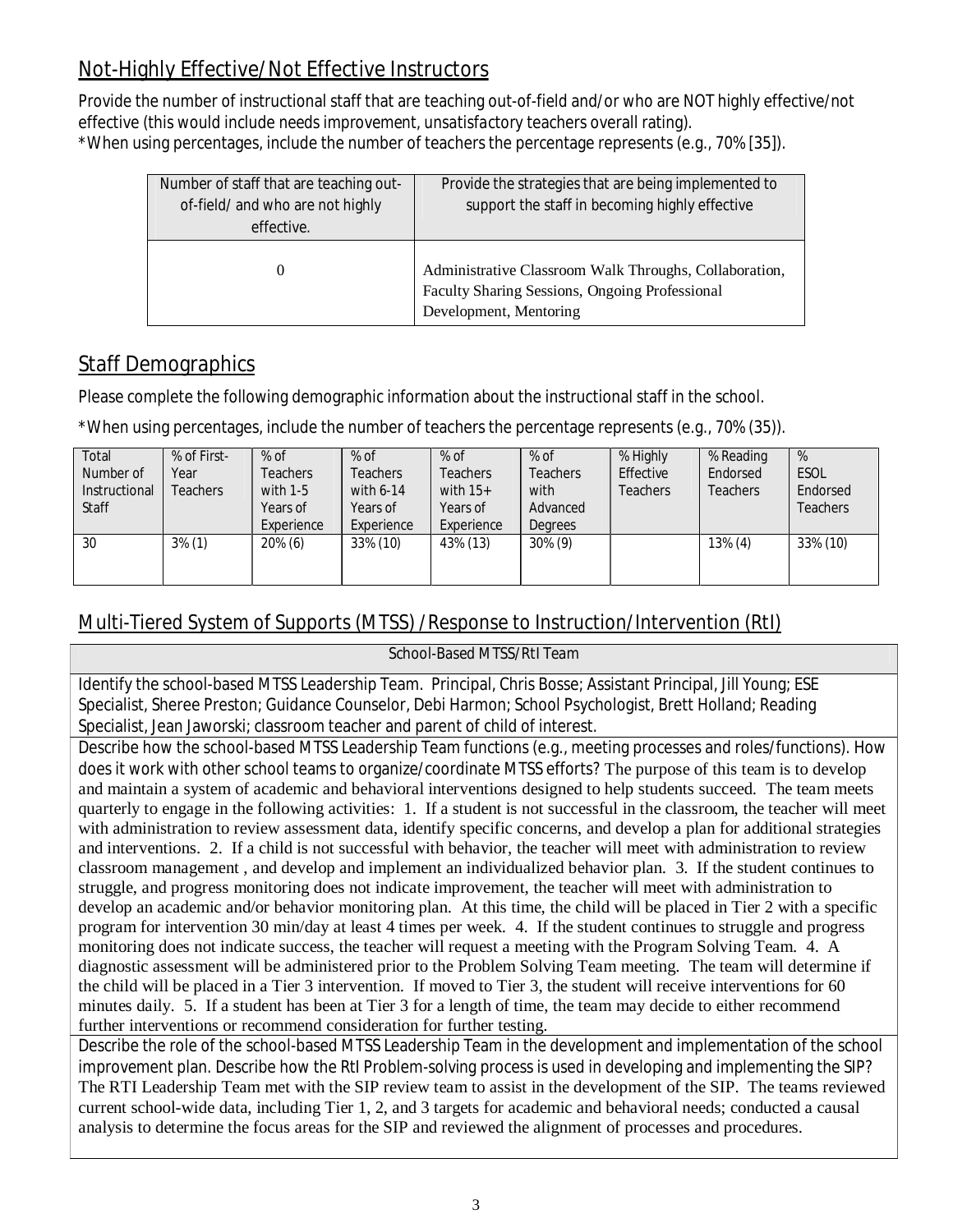#### **MTSS Implementation**

Describe the data source(s) and the data management system(s) used to summarize data at each tier for reading, mathematics, science, writing, and behavior. Through Skyward, data collection of various r[esearch-based](search-based) intervention strategies are recorded and monitored for each student on Tier 2 and 3.

Describe the plan to train staff on MTSS. Staff development will be conducted for new staff members at the beginning of the school year. Ongoing professional development will take place at monthly staff meetings. The Problem Solving Team will review data throughout the year to discuss the process and effectiveness of the process.

Describe plan to support MTSS. The MTSS Leadership Team will provide support for teachers conducting Tier 2 and 3 interventions by providing re<search-based> intervention strategies and professional development when necessary. The MTSS Leadership Team will monitor the effectiveness of these strategies by analyzing data from various sources. The MTSS Team will meet at least once per quarter to determine the effectiveness of the strategies.

### **School Advisory Council (SAC)**

### *SAC Membership Compliance*

The majority of the SAC members are not employed by the school district. The SAC is composed of the principal and an appropriately balanced number of teachers, education support employees, students (for middle and high school only), parents, and other business and community members who are representative of the ethnic, racial, and economic community served by the school. Please verify the statement above by selecting "Yes"or "No" below.

 $\nabla$  Yes  $\Box$  No

If No, describe the measures being taken to comply with SAC requirements.

### Describe the activities of the SAC for the upcoming school year.

The SAC takes a lead role in developing and approving the School Improvement Plan. SAC sponsors the Missoula Theater Group, which comes every year to put on an educational play involving our students. The SAC meets at least four times a year to discuss school progress and events.

| Amount   |
|----------|
| \$943.61 |
|          |
|          |
|          |
|          |
|          |
|          |
|          |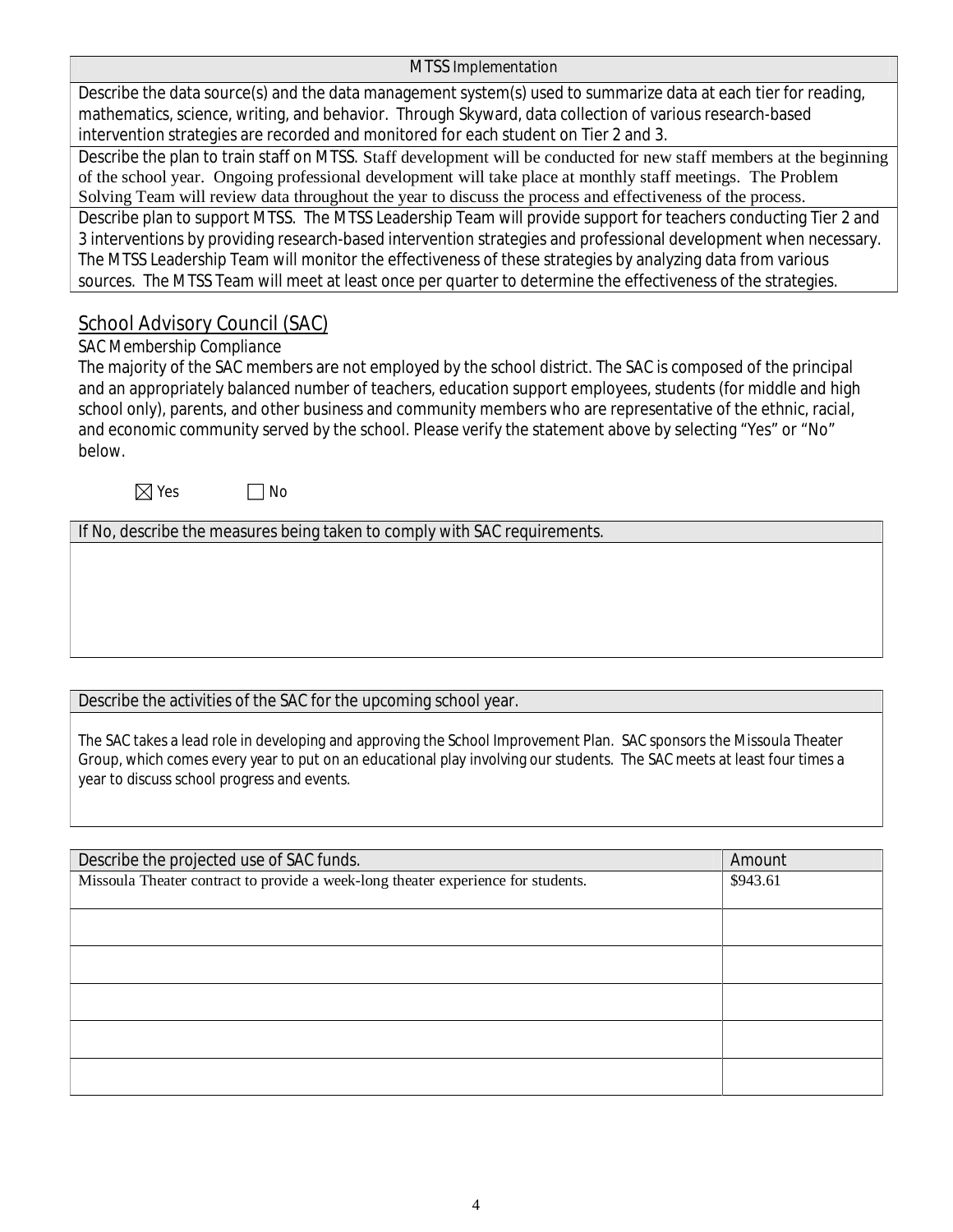|                                                 | <b>OPTIONAL IMPROVEMENT GOAL AREAS</b>                                                                                                         |
|-------------------------------------------------|------------------------------------------------------------------------------------------------------------------------------------------------|
| FCAT 2.0 Reading                                | Scoring Level 3                                                                                                                                |
| FCAT 2.0 Reading                                | Scoring Levels 4 & 5                                                                                                                           |
| FCAT 2.0 Reading                                | Percent Making Learning Gains                                                                                                                  |
| FCAT 2.0 Reading                                | Percent of Lowest 25% Making Learning Gains                                                                                                    |
| Florida Alternative Assessment Reading          | Scoring Levels 4, 5, & 6                                                                                                                       |
| Florida Alternative Assessment Reading          | Scoring Levels 7, 8 & 9                                                                                                                        |
| Florida Alternative Assessment Reading          | Percent Making Learning Gains                                                                                                                  |
| Florida Alternative Assessment Reading          | Percent of Lowest 25% Making Learning Gains                                                                                                    |
| Reading                                         | Subgroups making progress/reducing achievement gap:<br>Economically Disadvantaged, SWD, ELL, White, Black, Hispanic,<br>Asian, American Indian |
| FCAT 2.0 Math, Algebra I, Geometry              | Scoring Level 3                                                                                                                                |
| FCAT 2.0 Math, Algebra I, Geometry              | Scoring Levels 4 & 5                                                                                                                           |
| FCAT 2.0 Math, Algebra I, Geometry              | Percent Making Learning Gains                                                                                                                  |
| FCAT 2.0 Math, Algebra I, Geometry              | Percent of Lowest 25% Making Learning Gains                                                                                                    |
| Florida Alternative Assessment Math             | Scoring Levels 4, 5, & 6                                                                                                                       |
| Florida Alternative Assessment Math             | Scoring Levels 7, 8 & 9                                                                                                                        |
| Florida Alternative Assessment Math             | Percent Making Learning Gains                                                                                                                  |
| Florida Alternative Assessment Math             | Percent of Lowest 25% Making Learning Gains                                                                                                    |
| FCAT 2.0 Math, Algebra I, Geometry              | Subgroups making progress/reducing achievement gap:<br>Economically Disadvantaged, SWD, ELL, White, Black, Hispanic,<br>Asian, American Indian |
| FCAT 2.0 Science                                | Scoring Level 3                                                                                                                                |
| FCAT 2.0 Science                                | Scoring Levels 4 & 5                                                                                                                           |
| Florida Alternative Assessment Science          | Scoring Levels 4, 5, & 6                                                                                                                       |
| Florida Alternative Assessment Science          | Scoring Levels 7, 8 & 9                                                                                                                        |
| <b>Biology End-of-Course</b>                    | Scoring Level 3                                                                                                                                |
| <b>Biology End-of-Course</b>                    | Scoring Levels 4 & 5                                                                                                                           |
| FCAT Writing                                    | Scoring Level 3 or Higher                                                                                                                      |
| <b>FCAT Writing</b>                             | Scoring Level 4 or Higher                                                                                                                      |
| Florida Alternative Assessment Writing          | Scoring Levels 4 or Higher                                                                                                                     |
| Civics End-of-Course                            | Scoring Level 3                                                                                                                                |
| Civics End-of-Course                            | Scoring Levels 4 & 5                                                                                                                           |
| History End-of-Course                           | Scoring Level 3                                                                                                                                |
| History End-of-Course                           | Scoring Levels 4 & 5                                                                                                                           |
| Attendance                                      |                                                                                                                                                |
| Suspension                                      |                                                                                                                                                |
| <b>Dropout Preventions</b>                      |                                                                                                                                                |
| Parent Involvement                              |                                                                                                                                                |
| Science, Technology, Engineering, & Math (STEM) |                                                                                                                                                |
| Career & Technical Education                    |                                                                                                                                                |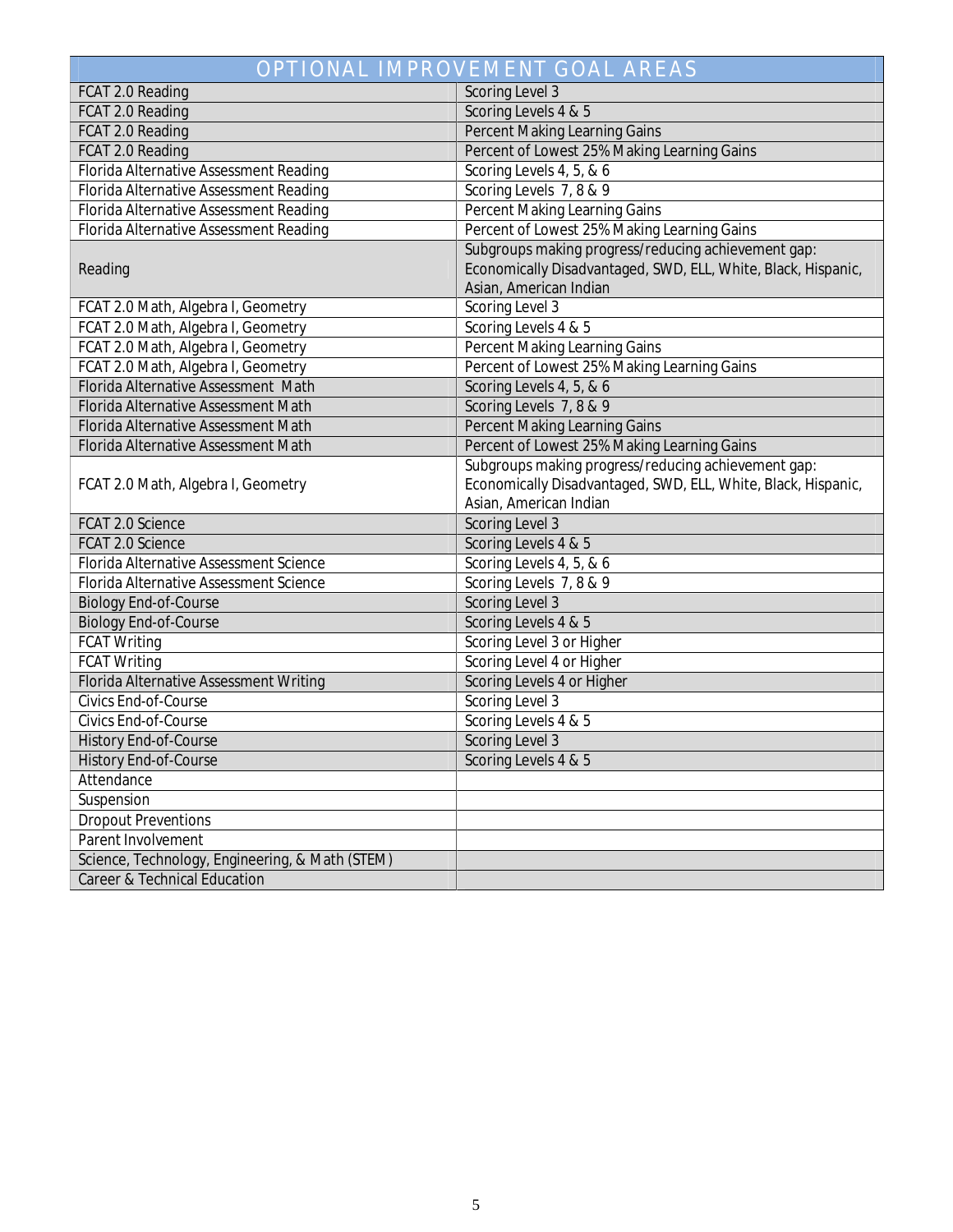Please check "yes"on those components that are part of your school plan (those elements that are essential to all plans and required by FLDOE have been checked):

| DA/FLDOE Required School Improvement Components                                                                           | Components<br>Included in<br>School/District<br>School<br>Improvement<br>Template? |
|---------------------------------------------------------------------------------------------------------------------------|------------------------------------------------------------------------------------|
| Data Analysis                                                                                                             | $Yes$ $\overline{X}$                                                               |
| Lesson Study                                                                                                              | $Yes$ $\overline{X}$                                                               |
| Multi-Tiered System of Support (MTSS)/Response to Intervention (RtI)                                                      | $Yes$ $\overline{X}$                                                               |
| Increasing Student Achievement                                                                                            | $Yes$ $\overline{X}$                                                               |
| Florida Alternate Assessment (FAA)                                                                                        | $Yes$ $\overline{X}$                                                               |
| Comprehensive English Learning Assessment (CELLA)                                                                         | Yes $\boxtimes$                                                                    |
| Annual Measurable Objectives (In six years school will reduce their achievement gap by 50% in<br>reading and mathematics) | Yes                                                                                |
| End-of-Course Subject Areas                                                                                               | Yes                                                                                |
| Postsecondary Readiness                                                                                                   | Yes                                                                                |
| Dropout Prevention                                                                                                        | Yes                                                                                |
| Academic Intervention                                                                                                     | $Yes$ $\overline{\mathbf{X}}$                                                      |
| Professional Development                                                                                                  | $Yes$ $X$                                                                          |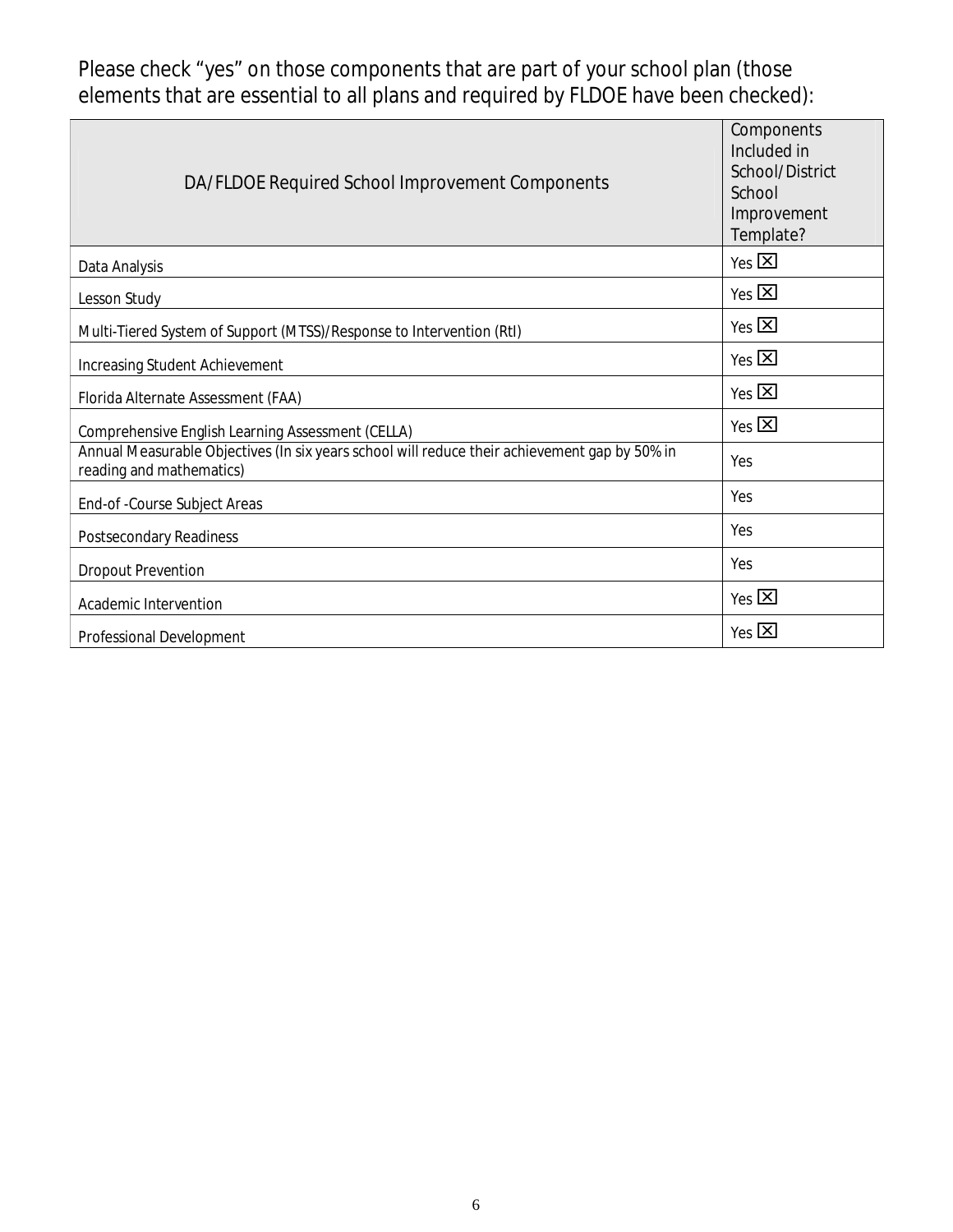| Improvement Area: Reading                                                                                                                                                                                                                                                                                                                                                                                                                                                                                                                                                                                                                                                                                                                                                                                                                                                                                                             |                                                                                                                                              |
|---------------------------------------------------------------------------------------------------------------------------------------------------------------------------------------------------------------------------------------------------------------------------------------------------------------------------------------------------------------------------------------------------------------------------------------------------------------------------------------------------------------------------------------------------------------------------------------------------------------------------------------------------------------------------------------------------------------------------------------------------------------------------------------------------------------------------------------------------------------------------------------------------------------------------------------|----------------------------------------------------------------------------------------------------------------------------------------------|
| Goal 1: Students will increase their reading performance by 5%.                                                                                                                                                                                                                                                                                                                                                                                                                                                                                                                                                                                                                                                                                                                                                                                                                                                                       | Graphic/Data/Chart to Support Goal and/or Outcome:                                                                                           |
| Student Group 1: 3 <sup>rd</sup> , 4 <sup>th</sup> , and 5 <sup>th</sup> grades<br>$2012 - 2013$<br>2011-12<br><b>Current Level of Performance</b><br>Expected (%)<br>Actual (%)<br>Actual (%)<br>$3rd 63% (32)$ ; 4 <sup>th</sup> 63% (26);<br>$3^{\text{rd}}$ 66%; $4^{\text{th}}$ 66%;<br>$5^{th}$ 78%<br>$5^{th}$ 74% (35)<br>Data Analysis:<br>Grade 3 - All Student Achievement Levels - Level 1-14% (7), Level 2-24%<br>(12), Level 3-25% (13), Level 4-20% (10), Level 5-18% (9), Level 3-5-63%<br>$(32)$ . SWD Achievement Levels - Level 1 - 67% (4), Level 2 - 0, Level 3 -<br>33% (2), Level 4 - 0%, Level 5 - 0%. ED Achievement Levels - Level 1 - 18%<br>$(7)$ , Level 2 – 26% (10), Level 3 – 32% (12), Level 4 – 16% (6), Level 5 – 8%<br>(3).                                                                                                                                                                       | 2011-12 Data:<br>2011/12<br>■2013 Goal<br>3rd Grade 4th Grade 5th Grade                                                                      |
| Grade 4 - All Student Achievement Levels - Level 1- 10% (4), Level 2- 27%<br>(11), Level 3- 24% (10), Level 4- 34% (14), Level 5- 5% (2), Level 3-5- 63%<br>(26). Students Making Gains at Grade Level - 78% (31). SWD Achievement<br>Levels - Level 1 - 43% (3), Level 2 - 57% (4), Level 3 - 0%, Level 4 - 0%,<br>Level 5 – 0%. <mark>ED Achievement Levels</mark> – Level 1 – 11% (3), Level 2 – 30% (8),<br>Level 3 - 30% (8), Level 4 - 22% (6), Level 5 - 7% (2).<br>Grade 5- All Student Achievement Levels - Level 1-7% (4), Level 2-20%<br>(12), Level 3-31%(19), Level 4-33%(10), Level 5-10% (6), Level 3-5-74%<br>(35). Students Making Gains at Grade Level - 71% (39). SWD Achievement<br>Levels - Level 1-43% (3), Level 2 - 43% (3), Level 3 - 0%, Level 4 - 14% (1),<br>Level $5 - 0\%$ . ED Achievement Levels - Level 1 - 9% (4), Level 2 - 25% (11),<br>Level 3 - 34% (15), Level 4 - 25% (11), Level 5 - 7% (3). | 2012-13 Outcome Data: (completed at end of 2012-13 school year)<br>80.<br>75.<br>2013 Goal<br>70.<br>Actual<br>3rd Grade 4th Grade 5th Grade |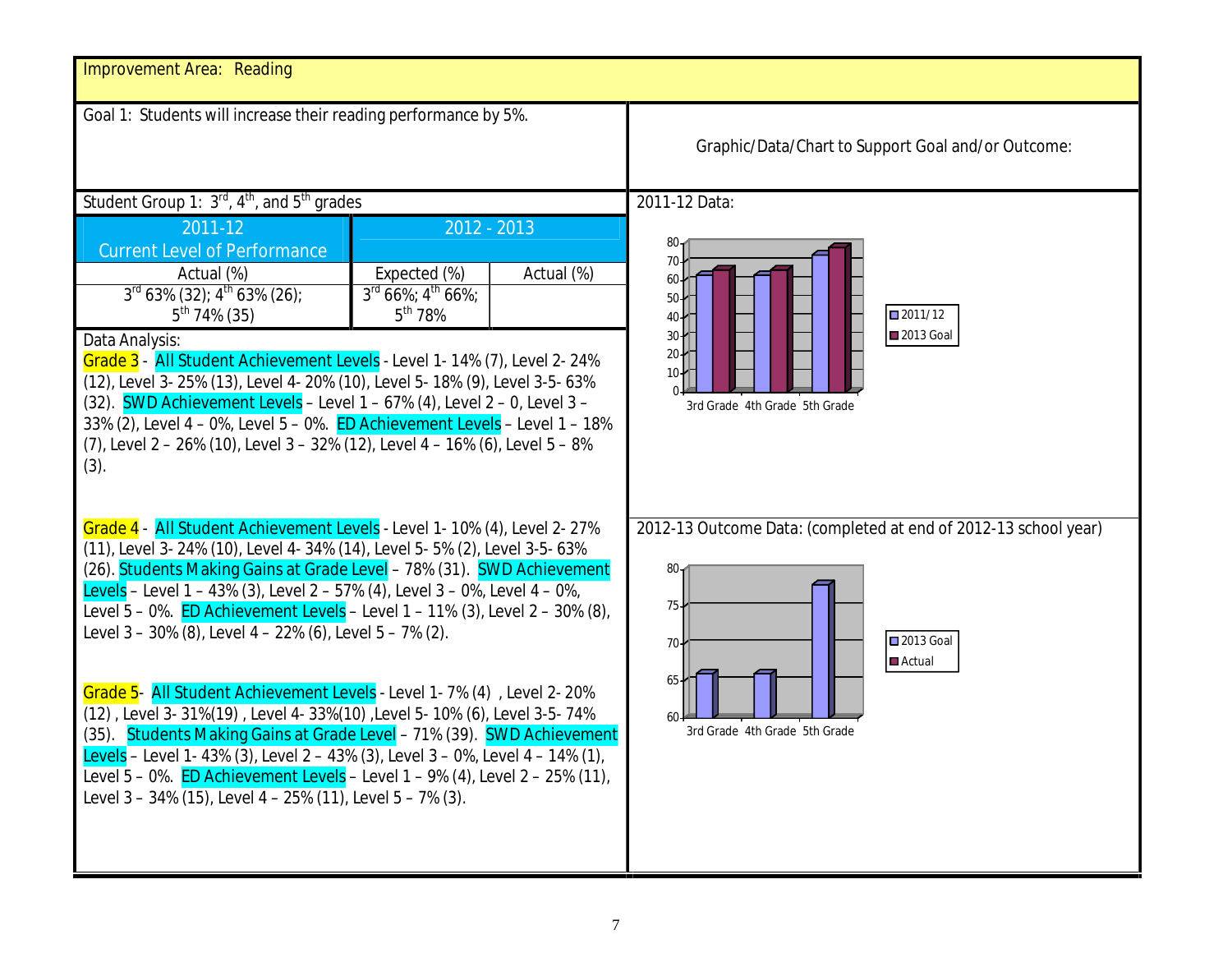|                                                    | pal 1: Strategy/Action Plan                                                                                                                                                                                                                                                                                 |                                                    | Goal 1: Strategy/Action Plan                                                                                                                           |
|----------------------------------------------------|-------------------------------------------------------------------------------------------------------------------------------------------------------------------------------------------------------------------------------------------------------------------------------------------------------------|----------------------------------------------------|--------------------------------------------------------------------------------------------------------------------------------------------------------|
| Strategy/Action Steps                              | Teachers will incorporate effective Collaboration and<br>Planning using concept maps and curriculum alignment.                                                                                                                                                                                              | Strategy/Action Steps                              | Students will write in response to lessons and/or EQ,<br>and participate in Pair/Share discussions.                                                    |
| <b>Anticipated Barrier</b>                         | Teacher resistance to change; lack of planning and<br>collaboration time                                                                                                                                                                                                                                    | <b>Anticipated Barrier</b>                         | Teacher resistance to change; lack of teacher<br>knowledge in writing EQs                                                                              |
| Resources (Human, Material)                        | Time for collaboration and planning with Reading<br>Specialist, Jean Jaworski                                                                                                                                                                                                                               | Resources (Human, Material)                        | Shannon Sutton, teacher, will provide Professional<br>Development in Writing to Respond and Writing EQs                                                |
| Funds Needed/Allocated                             | none                                                                                                                                                                                                                                                                                                        | Funds Needed/Allocated                             | none                                                                                                                                                   |
| Team/Person Responsible for<br>Progress Monitoring | Chris Bosse, Principal<br>Jill Young, Assistant Principal<br>Jean Jaworski, Reading Specialist                                                                                                                                                                                                              | Team/Person Responsible for<br>Progress Monitoring | Chris Bosse, Principal<br>Jill Young, Assistant Principal<br>Jean Jaworski, Reading Specialist                                                         |
| <b>Action Step Progress</b><br>Monitoring          | Classroom Walk Throughs; Documentation from<br>Collaboration Meetings, Student achievement in<br>Successmaker, Study Island, STAR, FAIR, SRI                                                                                                                                                                | <b>Action Step Progress</b><br>Monitoring          | Classroom Walk Throughs; Lesson Plans; EQ<br>Journals/notebooks, Student achievement in<br>Successmaker, Study Island, STAR, FAIR, SRI                 |
| Status (HI, MD, SAT, EXC)                          | Year End:<br>Midyear:                                                                                                                                                                                                                                                                                       | Status (HI, MD, SAT, EXC)                          | Year End<br>Midyear:                                                                                                                                   |
|                                                    | Status Code: HI- High Need: Achieved very little gains, if any, MD-Moderate Need: Achieved moderate gains, but NOT reached proficiency target, SAT - Satisfactory: Achieved significant<br>gains, but NOT reached proficiency target, EXC- Excellent: Achieved significant gains and reached proficiency    |                                                    |                                                                                                                                                        |
| Measure of Effectiveness                           | Student achievement in Successmaker, Study Island, STAR,<br>FAIR, SRI                                                                                                                                                                                                                                       | Measure of Effectiveness                           | Student achievement in Successmaker, Study Island,<br>STAR, FAIR, SRI                                                                                  |
|                                                    |                                                                                                                                                                                                                                                                                                             |                                                    |                                                                                                                                                        |
| Strategy/Action Steps                              | Students will learn to use graphic organizers and rubrics to<br>facilitate their learning                                                                                                                                                                                                                   | Strategy/Action Steps                              | Teachers will incorporate extended reading passages<br>in their students' lessons.                                                                     |
| <b>Anticipated Barrier</b>                         | Teacher resistance to change; lack of teacher knowledge in<br>using graphic organizers/rubrics                                                                                                                                                                                                              | <b>Anticipated Barrier</b>                         | Teacher resistance to change; lack of teacher<br>knowledge in using extended reading passages; lack<br>of appropriate materials with extended passages |
| Resources (Human, Material)                        | Danita Consol, teacher, will provide Professional<br>Development in teaching students to use Graphic<br>Organizers/Rubrics to facilitate their learning                                                                                                                                                     | Resources (Human, Material)                        | <b>Collection of Extended Reading Passages</b>                                                                                                         |
| Funds Needed/Allocated                             | none                                                                                                                                                                                                                                                                                                        | <b>Funds Needed/Allocated</b>                      | none                                                                                                                                                   |
| Team/Person Responsible for<br>Progress Monitoring | Chris Bosse, Principal<br>Jill Young, Assistant Principal<br>Jean Jaworski, Reading Specialist                                                                                                                                                                                                              | Team/Person Responsible for<br>Progress Monitoring | Chris Bosse, Principal<br>Jill Young, Assistant Principal<br>Jean Jaworski, Reading Specialist                                                         |
| <b>Action Step Progress</b><br>Monitoring          | Student achievement in Successmaker, Study Island,<br>STAR, FAIR, SRI                                                                                                                                                                                                                                       | Action Step Progress Monitoring                    | Student achievement in Successmaker, Study Island,<br>STAR, FAIR, SRI                                                                                  |
| Status (HI, MD, SAT, EXC)                          | Year End:<br>Midyear:                                                                                                                                                                                                                                                                                       | Status (HI, MD, SAT, EXC)                          | Year End<br>Midyear:                                                                                                                                   |
|                                                    | Status Code: HI - High Need: Achieved very little gains, if any, MD - Moderate Need: Achieved moderate gains, but NOT reached proficiency target, SAT - Satisfactory: Achieved significant<br>gains, but NOT reached proficiency target, EXC- Excellent: Achieved significant gains and reached proficiency |                                                    |                                                                                                                                                        |
| Measure of Effectiveness                           | Student achievement in Successmaker, Study Island, STAR,<br>FAIR, SRI                                                                                                                                                                                                                                       | Measure of Effectiveness                           | Student achievement in Successmaker, Study Island,<br>STAR, FAIR, SRI                                                                                  |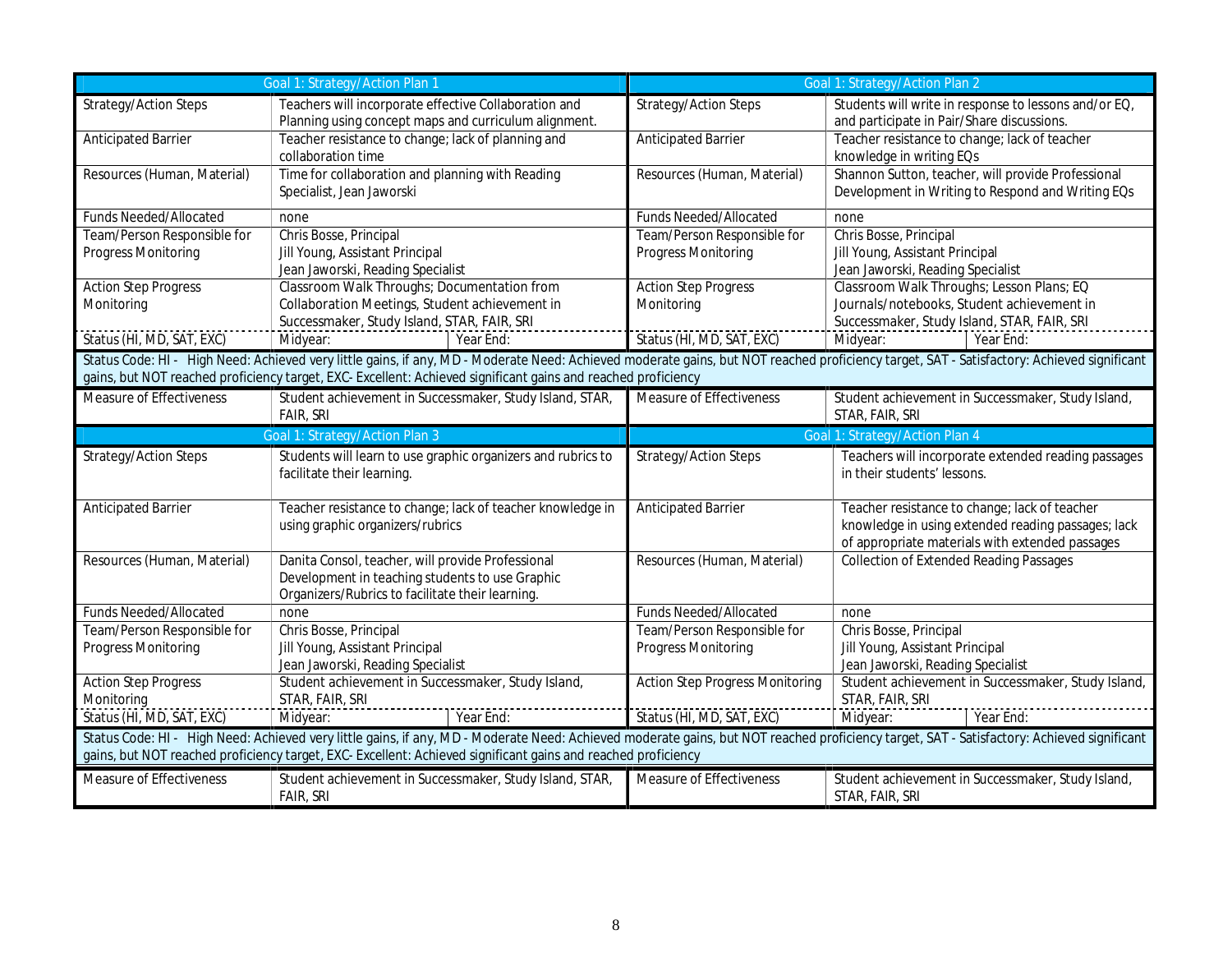| Improvement Area: Math                                                                                                                                                                                                                                                                                                                                                                                                                                                                                                                                                                                                                                                                                                                                                                                                                                                                                                                                 |                                                             |                |                                                                                                                                                                       |  |
|--------------------------------------------------------------------------------------------------------------------------------------------------------------------------------------------------------------------------------------------------------------------------------------------------------------------------------------------------------------------------------------------------------------------------------------------------------------------------------------------------------------------------------------------------------------------------------------------------------------------------------------------------------------------------------------------------------------------------------------------------------------------------------------------------------------------------------------------------------------------------------------------------------------------------------------------------------|-------------------------------------------------------------|----------------|-----------------------------------------------------------------------------------------------------------------------------------------------------------------------|--|
| Goal 2: Students will increase their math performance by 5%.                                                                                                                                                                                                                                                                                                                                                                                                                                                                                                                                                                                                                                                                                                                                                                                                                                                                                           |                                                             |                | Graphic/Data/Chart to Support Goal and/or Outcome:                                                                                                                    |  |
| Student Group 2: 3 <sup>rd</sup> , 4 <sup>th</sup> and 5 <sup>th</sup> grades                                                                                                                                                                                                                                                                                                                                                                                                                                                                                                                                                                                                                                                                                                                                                                                                                                                                          |                                                             |                | 2011-12 Data:                                                                                                                                                         |  |
| $2011 - 2012$<br><b>Current Level of Performance</b>                                                                                                                                                                                                                                                                                                                                                                                                                                                                                                                                                                                                                                                                                                                                                                                                                                                                                                   |                                                             | $-2012 - 2013$ |                                                                                                                                                                       |  |
| Actual % (number of students)<br>$3^{\text{rd}}$ 65% (33); $4^{\text{th}}$ 61% (25);<br>$5^{th}$ 72% (44)<br>Data Analysis:<br>3rd Grade: All Student Achievement Levels - Level 1 - 8% (4), Level 2 - 27%<br>(14), Level 3- 37% (19), Level 4- 22% (11), Level 5- 6% (3), Level 3-5- 65%<br>(33). <b>SWD Achievement Levels</b> - Level 1 - 50% (3), Level 2 - 33% (2), Level 3<br>- 17% (1), Level 4 - 0%, Level 5 - 0%. ED Achievement Levels - Level 1 -<br>11% (4), Level 2 - 32% (12), Level 3 - 47% (18), Level 4 - 11% (4), Level 5 -<br>0%.                                                                                                                                                                                                                                                                                                                                                                                                   | Expected %<br>3rd 68%; 4 <sup>th</sup> 64%;<br>$5^{th}$ 76% | Actual %       | 2011/12<br>2013 Goal<br>3rd Grade 4th Grade 5th Grade                                                                                                                 |  |
| $4th$ Grade: All Student Achievement Levels - Level 1 – 15% (6), Level 2 –<br>24% (10), Level 3 - 34% (14), Level 4 - 15% (6), Level 5 - 12% (5), Level 3-5<br>-61% (25). Students Making Gains at Grade Level - 68%. SWD<br>Achievement Levels - Level 1 - 71% (5), Level 2 - 14% (1), Level 3 - 0%,<br>Level $4 - 14\%$ (1), Level $5 - 0\%$ . ED Achievement Levels - Level $1 - 19\%$ (5),<br>Level 2 - 26% (7), Level 3 - 33% (9), Level 4 - 11% (3), Level 5 - 11% (3).<br>5 <sup>th</sup> Grade: All Student Achievement Levels - Level 1 - 7% (4), Level 2 - 21%<br>(13), Level 3-30% (18), Level 4-16% (10), Level 5-26% (16), Level 3-5-72%<br>(44) Students Making Gains at Grade Level - 84%. SWD Achievement<br>Levels - Level 1 - 43 (3) Level 2 - 43% (3), Level 3 - 14% (1), Level 4 - 0%,<br>Level 5 - 0%. ED Achievement Levels - Level 1 - 9% (4), Level 2 - 27% (12),<br>Level 3 - 30% (13), Level 4 - 16% (7), Level 5 - 18% (8). |                                                             |                | 2012-13 Outcome Data: (completed at end of 2012-13 school year)<br>80.<br>75<br>70<br><b>2013 Goal</b><br>65<br><b>Actual</b><br>60-<br>3rd Grade 4th Grade 5th Grade |  |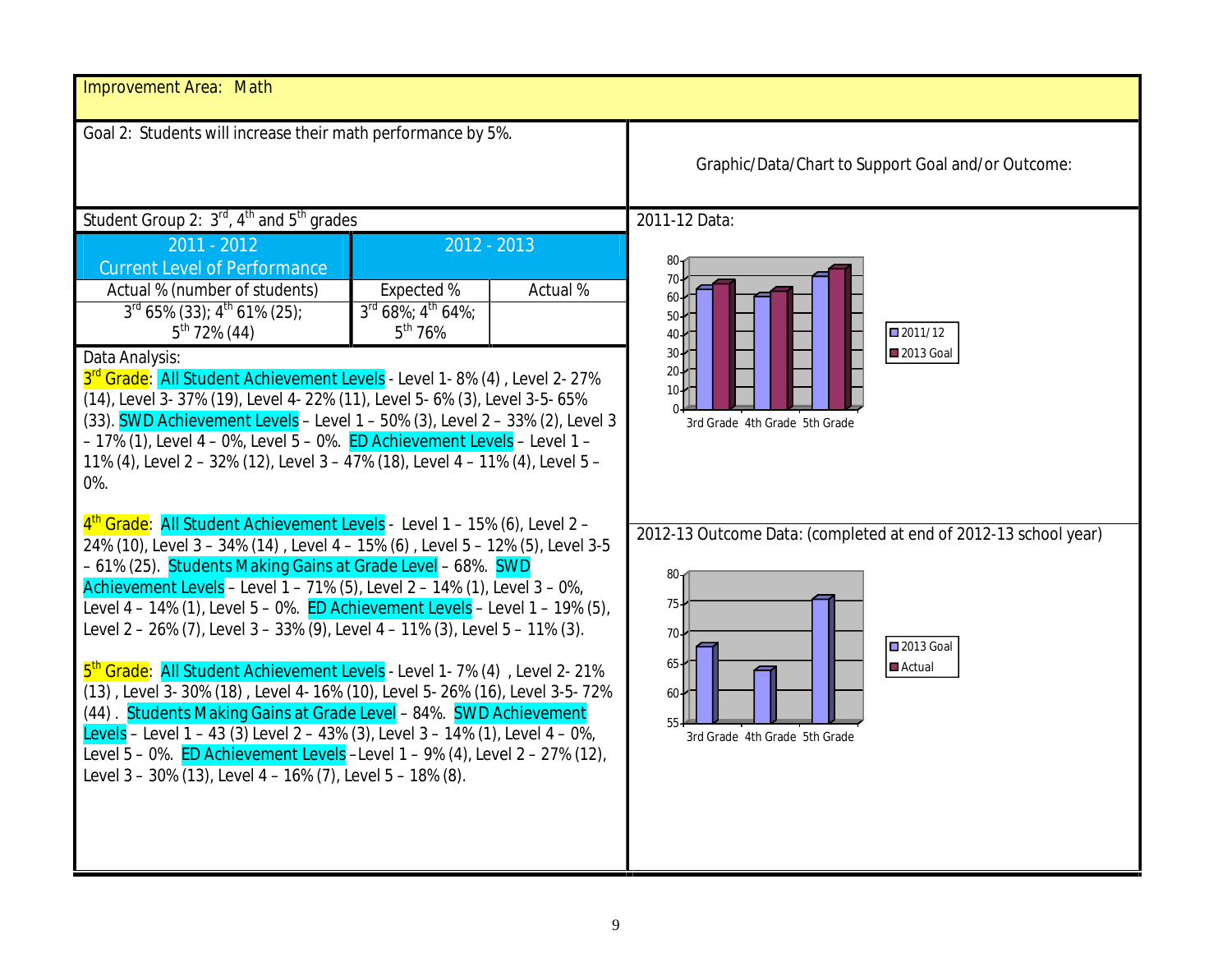|                                           | Strategy/Action P <u>lan</u>                                                                                                                                                                                                                                                                                | Joal                                   | Strategy/Action Plan                                                                                              |
|-------------------------------------------|-------------------------------------------------------------------------------------------------------------------------------------------------------------------------------------------------------------------------------------------------------------------------------------------------------------|----------------------------------------|-------------------------------------------------------------------------------------------------------------------|
| Strategy/Action Steps                     | Students will Write In Response to Math EQ every day in<br>EQ journals/notebooks.                                                                                                                                                                                                                           | Strategy/Action Steps                  | Teachers will incorporate effective Collaboration and<br>Planning using concept maps and curriculum<br>alignment. |
| <b>Anticipated Barrier</b>                | Teacher resistance to change; Teacher lack of knowledge in<br>generating Math EQs                                                                                                                                                                                                                           | <b>Anticipated Barrier</b>             | Lack of planning and collaboration time.                                                                          |
| Resources (Human, Material)               | Time for planning and generating Math EQs.                                                                                                                                                                                                                                                                  | Resources (Human, Material)            | Time for planning and collaboration for Math                                                                      |
| Funds Needed/Allocated                    | none                                                                                                                                                                                                                                                                                                        | Funds Needed/Allocated                 | none                                                                                                              |
| Team/Person Responsible for               | Chris Bosse, Principal                                                                                                                                                                                                                                                                                      | Team/Person Responsible for            | Chris Bosse, Principal                                                                                            |
| Progress Monitoring                       | Jill Young, Assistant Principal                                                                                                                                                                                                                                                                             | Progress Monitoring                    | Jill Young, Assistant Principal                                                                                   |
| <b>Action Step Progress</b>               | Classroom Walk Throughs; Lesson Plans; Go Math                                                                                                                                                                                                                                                              | <b>Action Step Progress</b>            | Classroom Walk Throughs; Documentation from                                                                       |
| Monitoring                                | Mid/Year and End of Year data; Successmaker data                                                                                                                                                                                                                                                            | Monitoring                             | Collaboration/Planning Meetings; Go Math Mid/Year<br>and End of Year data; Successmaker data                      |
| Status (HI, MD, SAT, EXC)                 | Midyear:<br>Year End:                                                                                                                                                                                                                                                                                       | Status (HI, MD, SAT, EXC)              | Year End<br>Midyear:                                                                                              |
|                                           | Status Code: HI - High Need: Achieved very little gains, if any, MD - Moderate Need: Achieved moderate gains, but NOT reached proficiency target, SAT - Satisfactory: Achieved significant<br>gains, but NOT reached proficiency target, EXC- Excellent: Achieved significant gains and reached proficiency |                                        |                                                                                                                   |
| Measure of Effectiveness                  | Go Math Mid/Year and End of Year data; Successmaker                                                                                                                                                                                                                                                         | Measure of Effectiveness               | Go Math Mid/Year and End of Year data                                                                             |
|                                           | data                                                                                                                                                                                                                                                                                                        |                                        | Successmaker data                                                                                                 |
|                                           |                                                                                                                                                                                                                                                                                                             |                                        | 60al 2: Strategy/Action Plan 4                                                                                    |
| Strategy/Action Steps                     | Teachers and Students will use Anchor Charts and Graphic<br>Organizers in Math to facilitate student learning. Charts<br>will be displayed in room and/or students' graphic<br>organizers should be evident in journals/notebooks.                                                                          | Strategy/Action Steps                  |                                                                                                                   |
| <b>Anticipated Barrier</b>                | Teacher resistance to change; teacher lack of knowledge in<br>using Anchor Charts/Graphic Organizers in Math                                                                                                                                                                                                | Anticipated Barrier                    |                                                                                                                   |
| Resources (Human, Material)               | Danita Consol, Teacher, will provide Professional<br>Development in using Anchor Charts/ Graphic Organizers in<br>Math to facilitate student learning.                                                                                                                                                      | Resources (Human, Material)            |                                                                                                                   |
| Funds Needed/Allocated                    | none                                                                                                                                                                                                                                                                                                        | Funds Needed/Allocated                 |                                                                                                                   |
| Team/Person Responsible for               | Chris Bosse, Principal                                                                                                                                                                                                                                                                                      | Team/Person Responsible for            |                                                                                                                   |
| Progress Monitoring                       | Jill Young, Assistant Principal                                                                                                                                                                                                                                                                             | Progress Monitoring                    |                                                                                                                   |
| <b>Action Step Progress</b><br>Monitoring | Classroom Walk Throughs; Lesson Plans; Go Math<br>Mid/Year and End of Year data; Successmaker data                                                                                                                                                                                                          | <b>Action Step Progress Monitoring</b> |                                                                                                                   |
| Status (HI, MD, SAT, EXC)                 | Midyear<br>Year End                                                                                                                                                                                                                                                                                         | Status (HI, MD, SAT, EXC)              | Midyear<br>Year End                                                                                               |
|                                           | Status Code: HI - High Need: Achieved very little gains, if any, MD - Moderate Need: Achieved moderate gains, but NOT reached proficiency target, SAT - Satisfactory: Achieved significant<br>gains, but NOT reached proficiency target, EXC- Excellent: Achieved significant gains and reached proficiency |                                        |                                                                                                                   |
| Measure of Effectiveness                  | Go Math Mid/Year and End of Year data; Successmaker<br>data                                                                                                                                                                                                                                                 | Measure of Effectiveness               | Go Math Mid/Year and End of Year data<br>Successmaker data                                                        |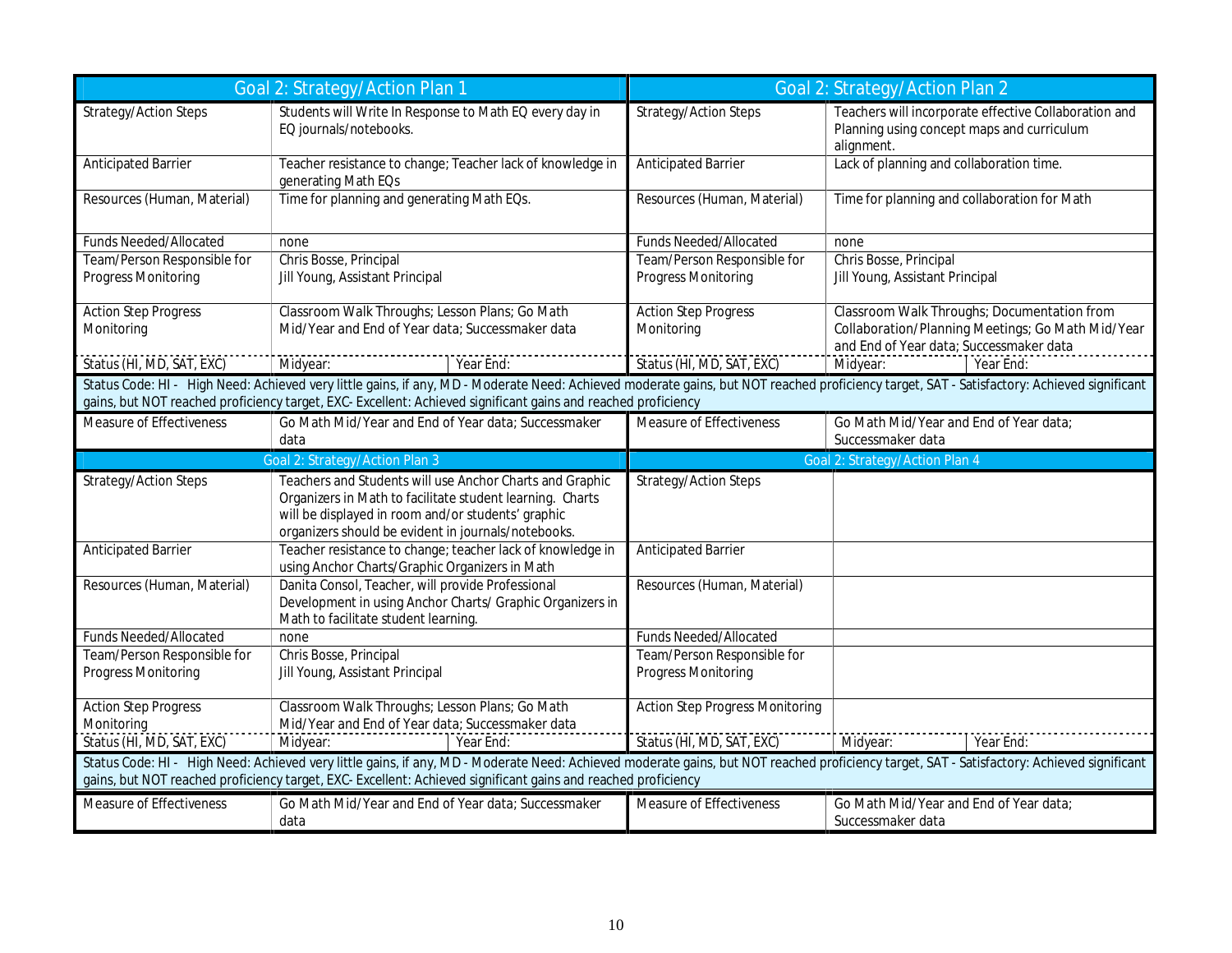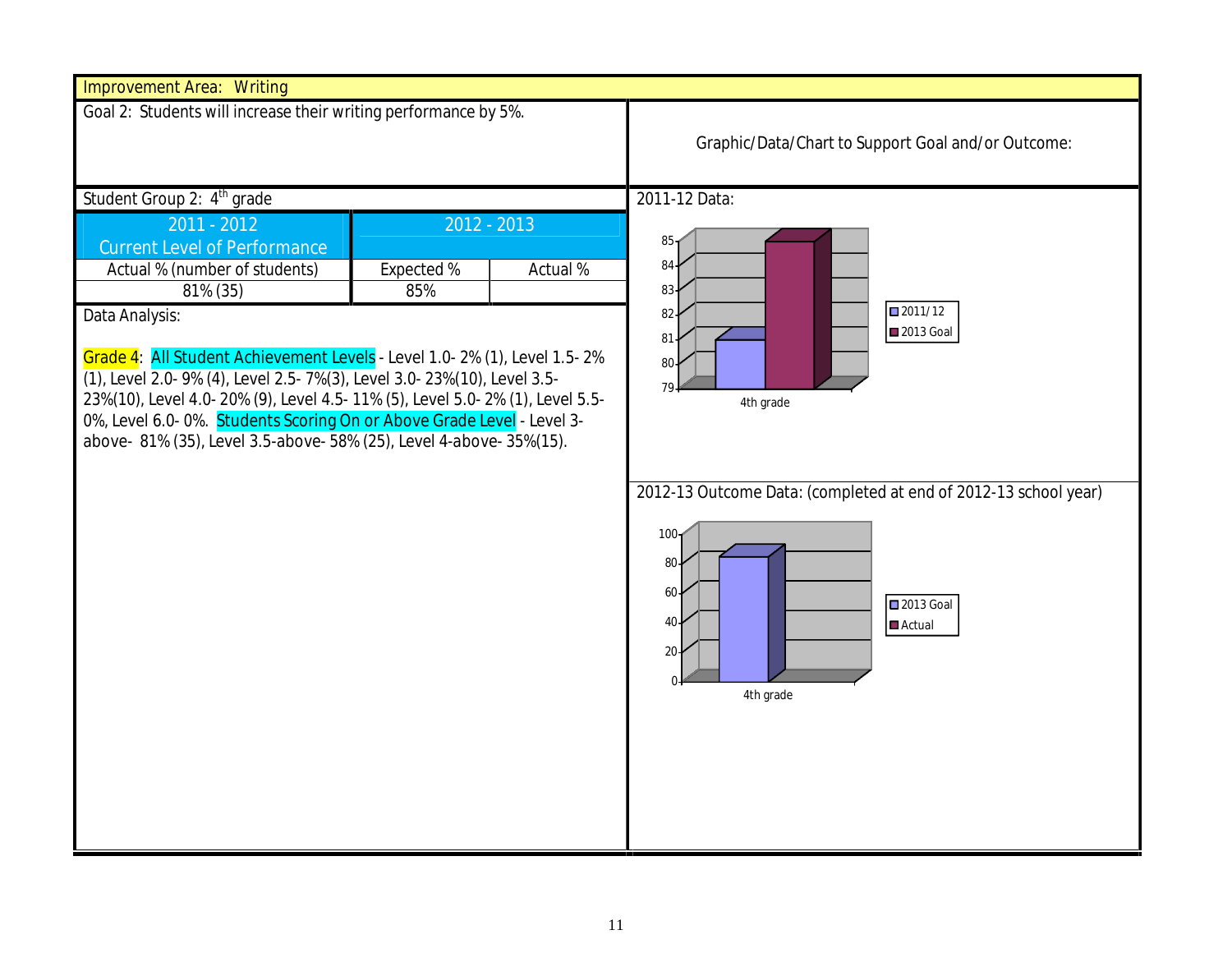| Strategy/Action Steps                                 | Daily scheduled Writing time for all grades K-5                                                                                                                                                                                                                                                             | Strategy/Action Steps                                                  | Students will respond to instruction daily in<br>journal or other medium.                                  |
|-------------------------------------------------------|-------------------------------------------------------------------------------------------------------------------------------------------------------------------------------------------------------------------------------------------------------------------------------------------------------------|------------------------------------------------------------------------|------------------------------------------------------------------------------------------------------------|
| Anticipated Barrier                                   | Lack of time in daily schedule                                                                                                                                                                                                                                                                              | Anticipated Barrier                                                    | Lack of time                                                                                               |
| Resources (Human,<br>Material)                        | Scheduling team will provide time for writing for<br>all grades K-5                                                                                                                                                                                                                                         | Resources (Human,<br>Material)                                         | Shannon Sutton, teacher, will provide<br>Professional Development in Writing to<br>Respond to Instruction. |
| <b>Funds Needed/Allocated</b>                         | none                                                                                                                                                                                                                                                                                                        | <b>Funds Needed/Allocated</b>                                          | none                                                                                                       |
| Team/Person<br>Responsible for Progress<br>Monitoring | Chris Bosse, Principal<br>Jill Young, Assistant Principal                                                                                                                                                                                                                                                   | Team/Person Responsible<br>for Progress Monitoring                     | Chris Bosse, Principal<br>Jill Young, Assistant Principal                                                  |
| <b>Action Step Progress</b><br>Monitoring             | Classroom Walk Throughs; Lesson Plans;<br>Student Artifacts; Write Scores<br>Year End<br>Midyear:                                                                                                                                                                                                           | <b>Action Step Progress</b><br>Monitoring<br>Status (HI, MD, SAT, EXC) | Classroom Walk Throughs; Lesson Plans;<br>Student Artifacts; Write Scores<br>Midyear:<br>Year End          |
|                                                       | Status Code: HI - High Need: Achieved very little gains, if any, MD - Moderate Need: Achieved moderate gains, but NOT reached proficiency target, SAT - Satisfactory: Achieved<br>significant gains, but NOT reached proficiency target, EXC- Excellent: Achieved significant gains and reached proficiency |                                                                        |                                                                                                            |
| Measure of Effectiveness                              | <b>Write Scores</b>                                                                                                                                                                                                                                                                                         | Measure of Effectiveness                                               | <b>Write Scores</b>                                                                                        |
|                                                       |                                                                                                                                                                                                                                                                                                             |                                                                        |                                                                                                            |
|                                                       | egy/Action Plan                                                                                                                                                                                                                                                                                             |                                                                        | Goal 2: Strategy/Action Plan 4                                                                             |
| Strategy/Action Steps                                 | Teachers will receive Professional Development<br>in Writing for $2^{nd}$ , $3^{rd}$ , and $4^{th}$ grade teachers                                                                                                                                                                                          | Strategy/Action Steps                                                  |                                                                                                            |
| Anticipated Barrier                                   | Time to implement strategies learned in<br>professional development                                                                                                                                                                                                                                         | Anticipated Barrier                                                    |                                                                                                            |
| Resources (Human,<br>Material)                        | Professional Development for 2 <sup>nd</sup> , 3 <sup>rd</sup> and 4 <sup>th</sup><br>grade teachers. Cheryl King, Program Spec.                                                                                                                                                                            | Resources (Human,<br>Material)                                         |                                                                                                            |
| Funds Needed/Allocated                                | Title 1 Staff Development Money                                                                                                                                                                                                                                                                             | Funds Needed/Allocated                                                 |                                                                                                            |
| Team/Person<br>Responsible for Progress<br>Monitoring | Chris Bosse, Principal<br>Jill Young, Assistant Principal                                                                                                                                                                                                                                                   | Team/Person Responsible<br>for Progress Monitoring                     |                                                                                                            |
| <b>Action Step Progress</b>                           | Classroom Walk Throughs; Lesson Plans;                                                                                                                                                                                                                                                                      | <b>Action Step Progress</b>                                            |                                                                                                            |
| Monitoring<br>Status (HI, MD, SAT, EXC)               | Student Artifacts; Write Scores<br>Year End<br>Midyear:                                                                                                                                                                                                                                                     | Monitoring<br>Status (HI, MD, SAT, EXC)                                | Midyear:<br>Year End:                                                                                      |
|                                                       | Status Code: HI - High Need: Achieved very little gains, if any, MD - Moderate Need: Achieved moderate gains, but NOT reached proficiency target, SAT - Satisfactory: Achieved<br>significant gains, but NOT reached proficiency target, EXC-Excellent: Achieved significant gains and reached proficiency  |                                                                        |                                                                                                            |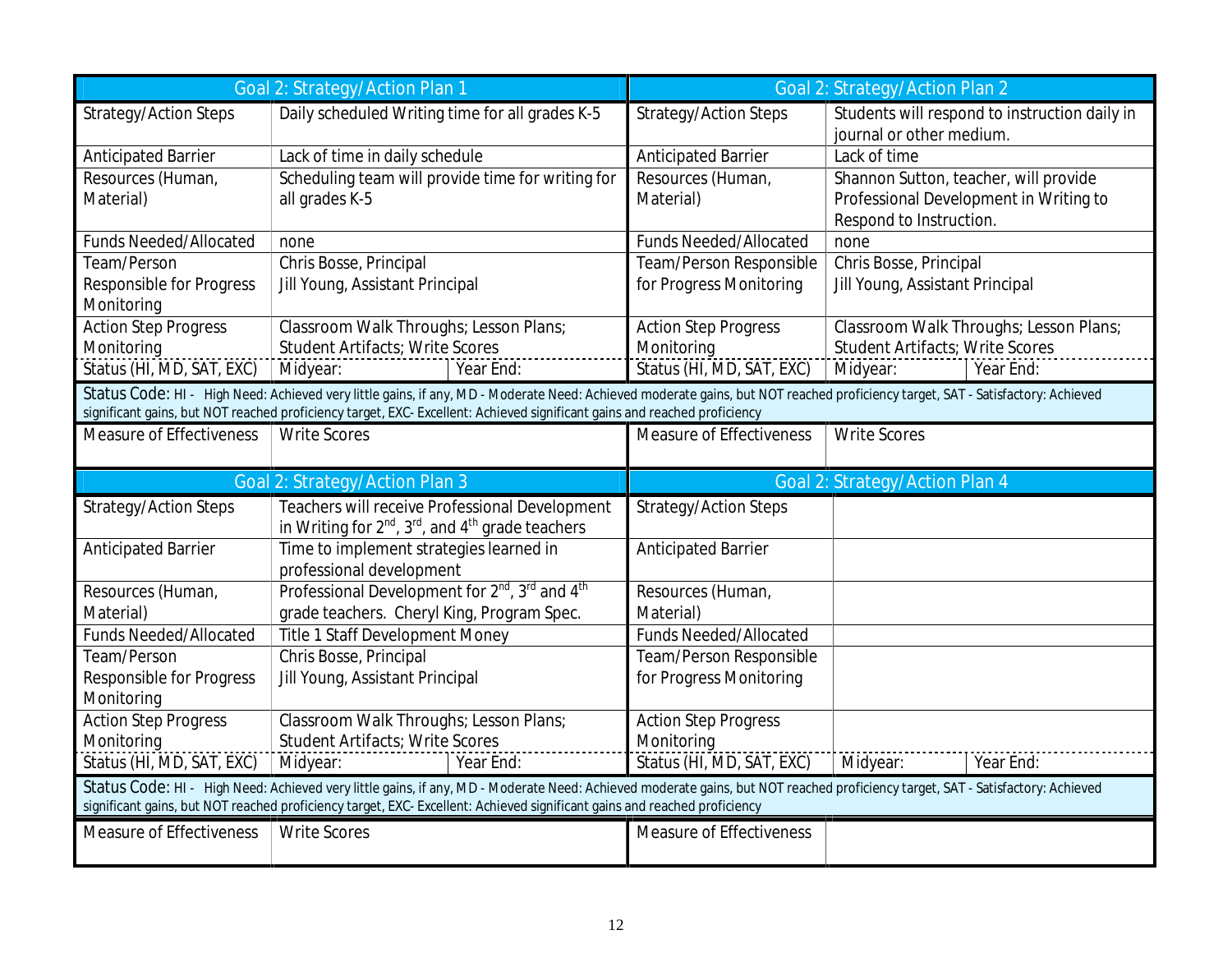# **Additional Goals Professional Development**

| Professional Development (PD) aligned with Strategies through Professional Learning Community (PLC) or PD Activity<br>Please note that each Strategy does not require a professional development or PLC activity |                                                                                                   |                                                                                    |                                                                            |                                                                                                                 |                                                                                                                                                                                                                                                           |                                                              |  |  |  |
|------------------------------------------------------------------------------------------------------------------------------------------------------------------------------------------------------------------|---------------------------------------------------------------------------------------------------|------------------------------------------------------------------------------------|----------------------------------------------------------------------------|-----------------------------------------------------------------------------------------------------------------|-----------------------------------------------------------------------------------------------------------------------------------------------------------------------------------------------------------------------------------------------------------|--------------------------------------------------------------|--|--|--|
| PD Content /Topic<br>and/or PLC Focus                                                                                                                                                                            | Grade<br>Level/Subject                                                                            | PD Facilitator<br>and/or<br>PLC Leader                                             | PD Participants<br>(e.g., PLC, subject,<br>grade level,<br>or school-wide) | Target Dates and<br><b>Schedules</b><br>(e.g., Early Release) and<br>Schedules (e.g.,<br>frequency of meetings) | Strategy for Follow-<br>up/Monitoring                                                                                                                                                                                                                     | Person or Position<br>Responsible for<br>Monitoring          |  |  |  |
| PD360<br>Professional<br>Development in<br><b>Common Core</b>                                                                                                                                                    | 4 <sup>th</sup> Grade<br>Reading; 2 <sup>nd</sup><br>grade Math;<br>$3^{\text{rd}}$ Grade<br>Math | Diane Hart, Shannon<br>Sutton, Jeremy Neff,<br>Shana Florio, and<br>Angela Bennett | School-wide                                                                | 9/18/12 8:00 am<br>10/10/12 8:00 am<br>1/22/13 8:00 am<br>3/19/13 8:00 am                                       | Participants will begin<br>implementing Common Core<br>Strategies into their lessons.<br>Administrators will observe<br>during Classroom Walk<br>Throughs and checking lesson<br>blans                                                                    | Chris Bosse, Principal<br>Jill Young, Assistant<br>Principal |  |  |  |
| <b>Max Thompson</b><br>training using<br>graphic organizers<br>and rubrics                                                                                                                                       | All grade<br>levels and<br>subjects                                                               | Danita Consol                                                                      | School-wide                                                                | 8/6/12                                                                                                          | Participants will begin<br>implementing using graphic<br>organizers/rubrics into their<br>lessons in all subject areas.<br>Administrators will observe<br>during Classroom Walk<br>Throughs and checking lesson<br>plans.                                 | Chris Bosse, Principal<br>Jill Young, Assistant<br>Principal |  |  |  |
| Max Thompson<br>Training using<br>Writing to Respond All grade<br>to learning and<br>EQs                                                                                                                         | levels and<br>subjects                                                                            | <b>Shannon Sutton</b>                                                              | School-wide                                                                | 8/6/12                                                                                                          | Participants will begin<br>incorporating writing to<br>respond to learning and EQS<br>into their lessons in all subject<br>areas. Administrators will<br>observe during Classroom<br>Walk Throughs and checking<br>lesson plans.                          | Chris Bosse, Principal<br>Jill Young, Assistant<br>Principal |  |  |  |
| Reading<br>Comprehension<br><b>Strategies</b><br><b>Refresher Course</b>                                                                                                                                         | All grade<br>levels and<br>subjects                                                               | Jean Jaworski,<br><b>Reading Specialist</b>                                        | School-wide                                                                | 9/12/12 8:00 am<br>10/10/12 8:00 am<br>11/7/12 8:00 am<br>12/12/12 8:00 am                                      | Participants will begin using<br>the reading comprehension<br>strategies in their daily reading Chris Bosse, Principal<br>lessons in all subject areas.<br>Administrators will observe<br>during Classroom Walk<br>Throughs and checking lesson<br>plans. | Jill Young, Assistant<br>Principal                           |  |  |  |